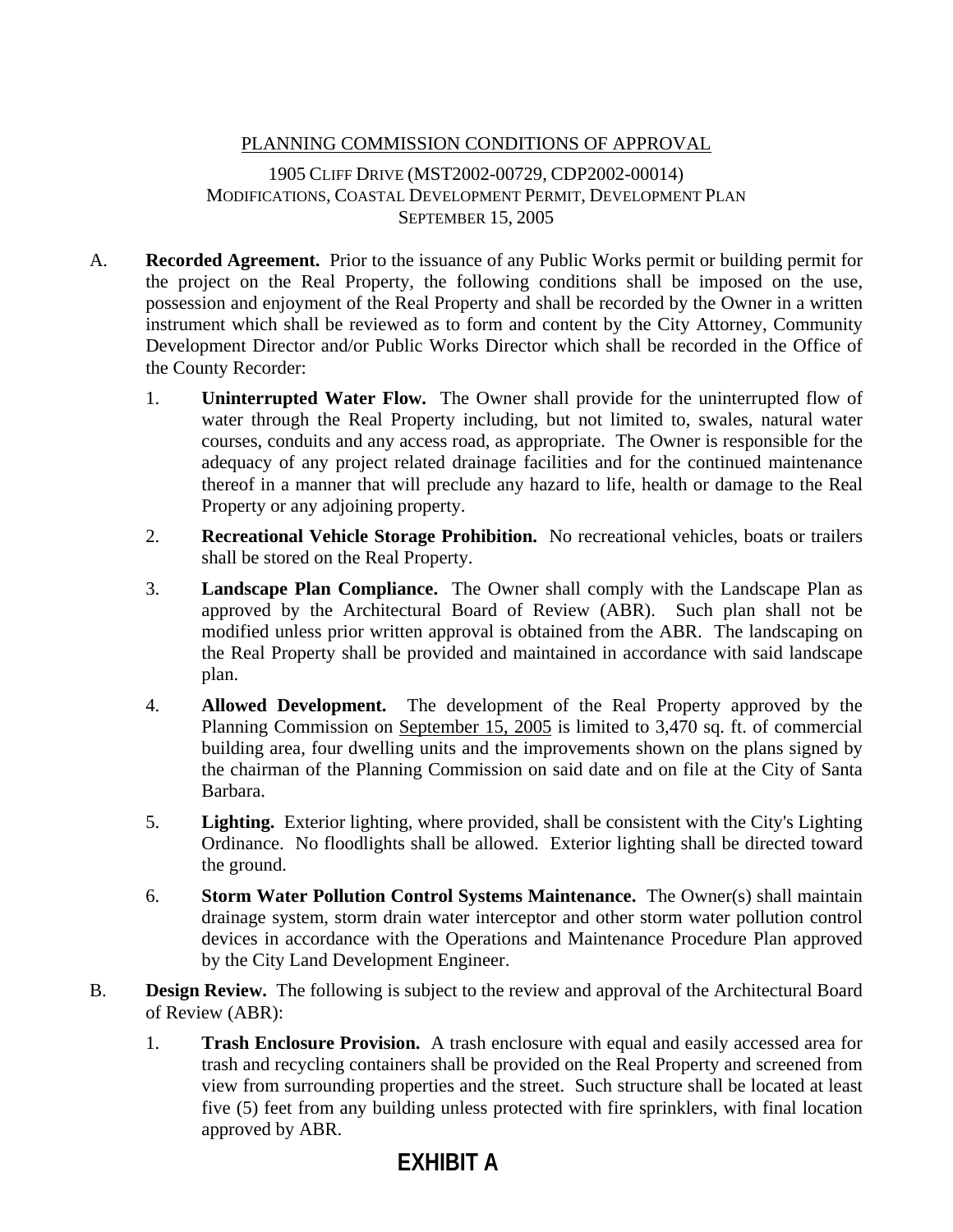- 2. **Screened Check Valve/Backflow.** The check valve or anti-backflow devices for fire sprinkler (and irrigation) systems shall be provided in a location screened from public view or included in the exterior wall of the building.
- C. **Public Works Submittal Prior to Building Permit Issuance.** The Owner shall submit the following or evidence of completion of the following to the Public Works Department prior to the issuance of a Building permit or Public Works permit.
	- 1. **Water Rights Assignment.** Owner shall assign to the City of Santa Barbara the exclusive right to extract ground water from under the Real Property. This assignment of rights shall not include a right of surface entry on or from the Real Property.
	- 2. **Street Improvement Plans.** The Owner shall submit revised building/ improvement plans for construction of improvements along the subject property road frontage on Cliff Drive and Meigs Road. As determined by the Public Works Department, the improvements shall include City standard sidewalk, driveway aprons, curbs, gutters, resetting sandstone curbs, access ramps, underground utilities, storm drainage system, pollution interceptor device, preserve and/or reset contractor stamp and preserve the existing survey monument located at the intersection corner, and provide adequate positive drainage from site. Where tree roots are the cause of the damage, the roots are to be pruned under the direction of the City Arborist. The public improvement plans shall be prepared by a registered civil engineer or licensed architect and reviewed by the City Engineer. The Owner shall apply storm water quality control guidelines to the project per the Public Works Department Construction Project Best Management Practices.
	- 3. **Executed Agreement for Land Development Improvements.** The Owner shall submit an executed Agreement for Land Development Improvements, an Engineer's Estimate, signed and stamped by a registered civil engineer, and securities for construction of improvements prior to execution of the agreement.
	- 4. **Storm Drain Operations and Maintenance Plan.** The Owner shall provide an Operations and Maintenance Procedure Plan (describing replacement schedules for pollution absorbing pillows, etc.) for the operation and use of the storm drain surface pollutant interceptors. The Plan shall be reviewed and approved by the Water Resources Specialist.
	- 5. **Hydrology Calculations Required.** Submit to the Land Development Engineer hydrology calculations justifying that the onsite proposed and existing drainage conveyance system adequately conveys a 25-year storm event. If the proposed storm drain system is determined to have inadequate capacity to convey the additional runoff (for a 25-year storm event), the Owner shall upgrade the storm drain system at the sole expense of the Owner.
	- 6. **Encroachment Permits.** Encroachment permits from the State for the construction of improvements (including any required appurtenances) within the Cal Trans right of way. Such permits shall be submitted to the Public Works Department.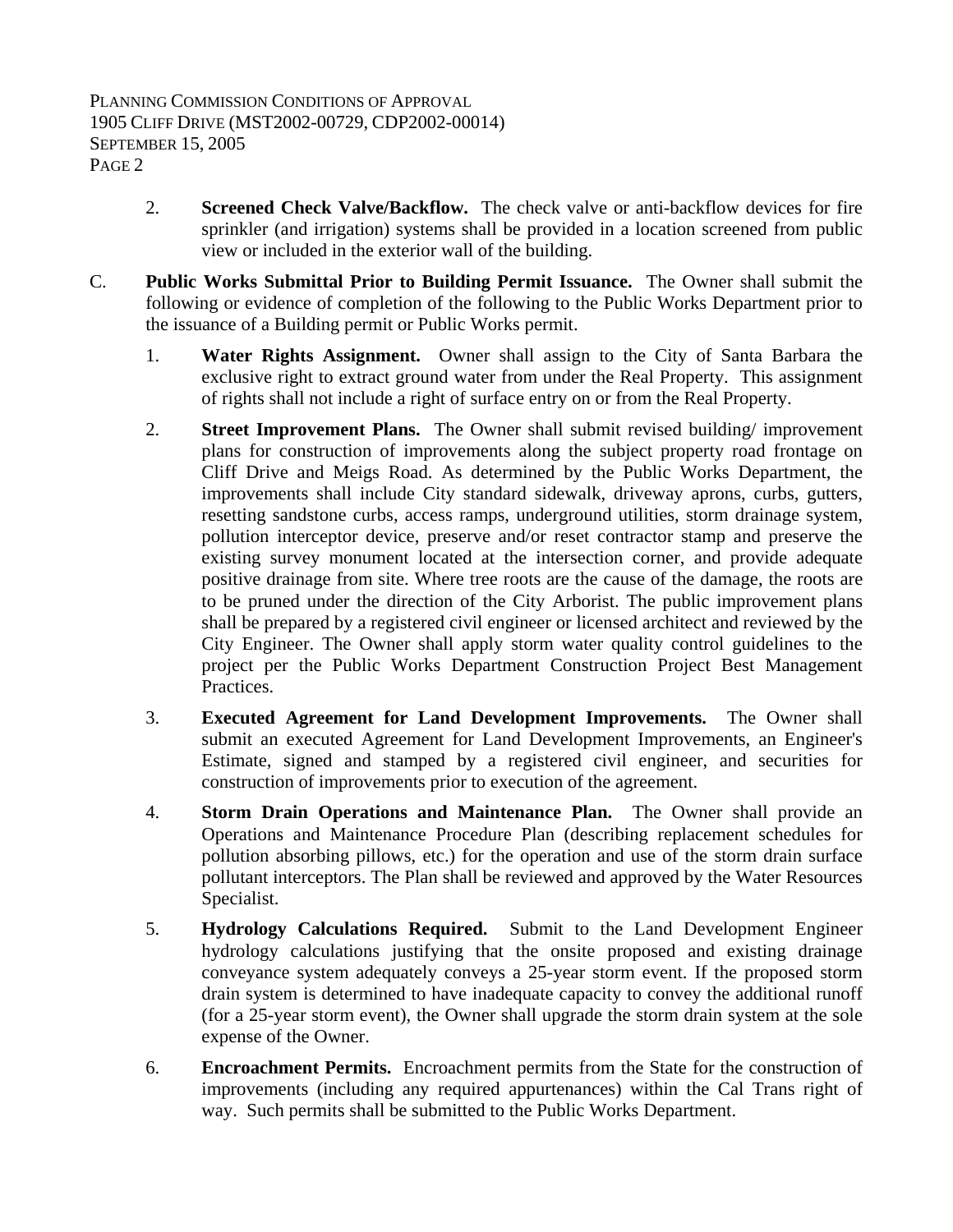- D. **Required Prior to Building Permit Issuance.** The Owner shall complete the following prior to the issuance of building permits:
	- 1. **Contractor and Subcontractor Notification.** All contractors and subcontractors shall be notified in writing of site rules, restrictions and Conditions of Approval.
	- 2. **Leaking Underground Fuel Tank (LUFT) Remediation.** Evidence of full compliance with the Leaking Underground Fuel Tank remediation plan as required by the Santa Barbara County Protective Services Department shall be submitted the City. Permits necessary to demolish existing structures and complete remediation may be issued separately from and prior to completing requirements necessary to construct the approved project.
- E. **Building Permit Plan Requirements.** The following requirements shall be incorporated into the construction plans submitted to the Building  $\&$  Safety Division with applications for building permits. All of these construction requirements shall be carried out in the field and completed prior to the issuance of a Certificate of Occupancy:
	- 1. **Unanticipated Archaeological Resources Contractor Notification.** Prior to the start of any vegetation or paving removal, demolition, trenching or grading, contractors and construction personnel shall be alerted to the possibility of uncovering unanticipated subsurface archaeological features or artifacts associated with past human occupation of the parcel. If such archaeological resources are encountered or suspected, work shall be halted immediately, the City Environmental Analyst shall be notified and an archaeologist from the most current City Qualified Archaeologists List shall be retained by the applicant. The latter shall be employed to assess the nature, extent and significance of any discoveries and to develop appropriate management recommendations for archaeological resource treatment, which may include, but are not limited to, redirection of grading and/or excavation activities, consultation and/or monitoring with a Barbareño Chumash representative from the most current City qualified Barbareño Chumash Site Monitors List, etc.

If the discovery consists of possible human remains, the Santa Barbara County Coroner shall be contacted immediately. If the Coroner determines that the remains are Native American, the Coroner shall contact the California Native American Heritage Commission. A Barbareño Chumash representative from the most current City Qualified Barbareño Chumash Site Monitors List shall be retained to monitor all further subsurface disturbance in the area of the find. Work in the area may only proceed after the Environmental Analyst grants authorization.

If the discovery consists of possible prehistoric or Native American artifacts or materials, a Barbareño Chumash representative from the most current City Qualified Barbareño Chumash Site Monitors List shall be retained to monitor all further subsurface disturbance in the area of the find. Work in the area may only proceed after the Environmental Analyst grants authorization.

2. **On-Site Drainage Plan.** A complete drainage plan that addresses the existing drainage patterns and leads towards improvement of the quality of water run-off conditions from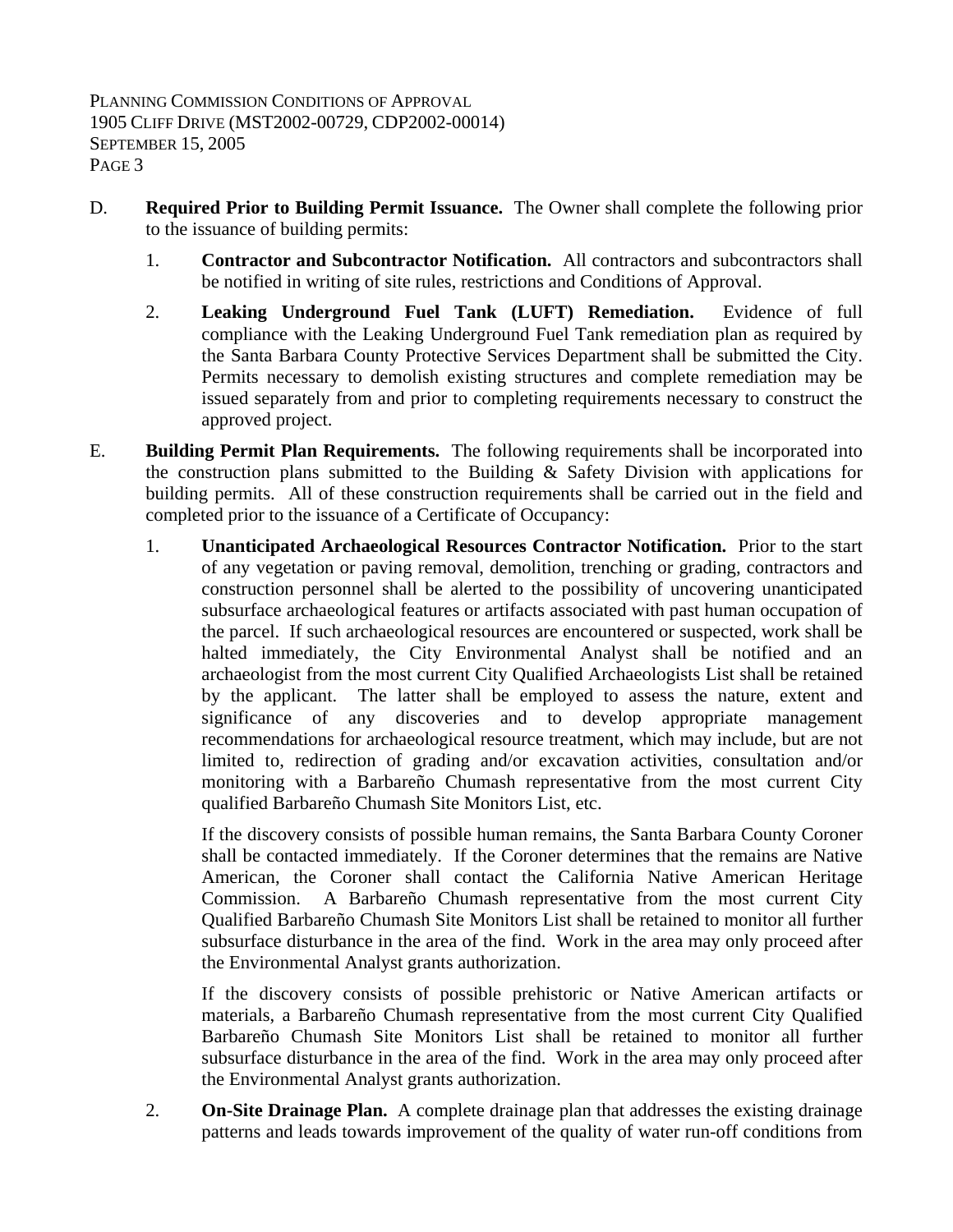the site. The owner shall install bioswales, catch basins, storm drainage interceptors or clarifiers on the Real Property to intercept drainage pollutants from the parking lot areas and other service areas prior to drainage discharge into the public storm drain system. The proposed interceptors or clarifiers shall be reviewed and approved by the Public Works Department. Maintenance of these facilities shall be provided by the Owner which shall include the regular sweeping and/or vacuuming of parking areas where interceptors and clarifiers are located and a catch basin cleaning program.

- 3. **Commercial Dumpsters.** Commercial dumpsters shall be provided, including an area for recycling containers and shall not be placed within 5 feet of combustible walls, openings or combustible roof eaves lines unless sprinkler coverage is provided.
- 4. **Demolition/Construction Materials Recycling.** Recycling and/or reuse of demolition/construction materials shall be carried out and containers shall be provided on site for that purpose in order to minimize construction-generated waste conveyed to the landfill.
- 5. **Construction-Related Truck Trips.** Construction-related truck trips shall not be scheduled during peak hours (7:00 a.m. to 9:00 a.m. and 4:00 p.m. to 6:00 p.m.) to help reduce truck traffic on adjacent streets and roadways.
- 6. **Construction Related Traffic Routes.** The route of construction-related traffic shall be established to minimize trips through surrounding residential neighborhoods, subject to approval by the Transportation Operations Manager.
- 7. **Haul Routes.** The haul route(s) for all construction-related trucks, three tons or more, entering or exiting the site, shall be approved by the Transportation Operations Manager.
- 8. **Construction Hours.** Construction (including preparation for construction work) is prohibited Monday through Friday before 8:00 a.m. and after 5:00 p.m., and all day on Saturdays, Sundays and holidays observed by the City of Santa Barbara as shown below:

| New Year's Day                | January $1st$ *                      |
|-------------------------------|--------------------------------------|
| Martin Luther King's Birthday | $3rd$ Monday in January              |
| Presidents' Day               | 3 <sup>rd</sup> Monday in February   |
| <b>Memorial Day</b>           | Last Monday in May                   |
| Independence Day              | July $4^{\text{th}_{*}}$             |
| Labor Day                     | 1 <sup>st</sup> Monday in September  |
| Thanksgiving Day              | 4 <sup>th</sup> Thursday in November |
| Following Thanksgiving Day    | Friday following Thanksgiving Day    |
| Christmas Day                 | December $25^{\text{th}_{*}}$        |

 \*When a holiday falls on a Saturday or Sunday, the preceding Friday or following Monday, respectively, shall be observed as a legal holiday.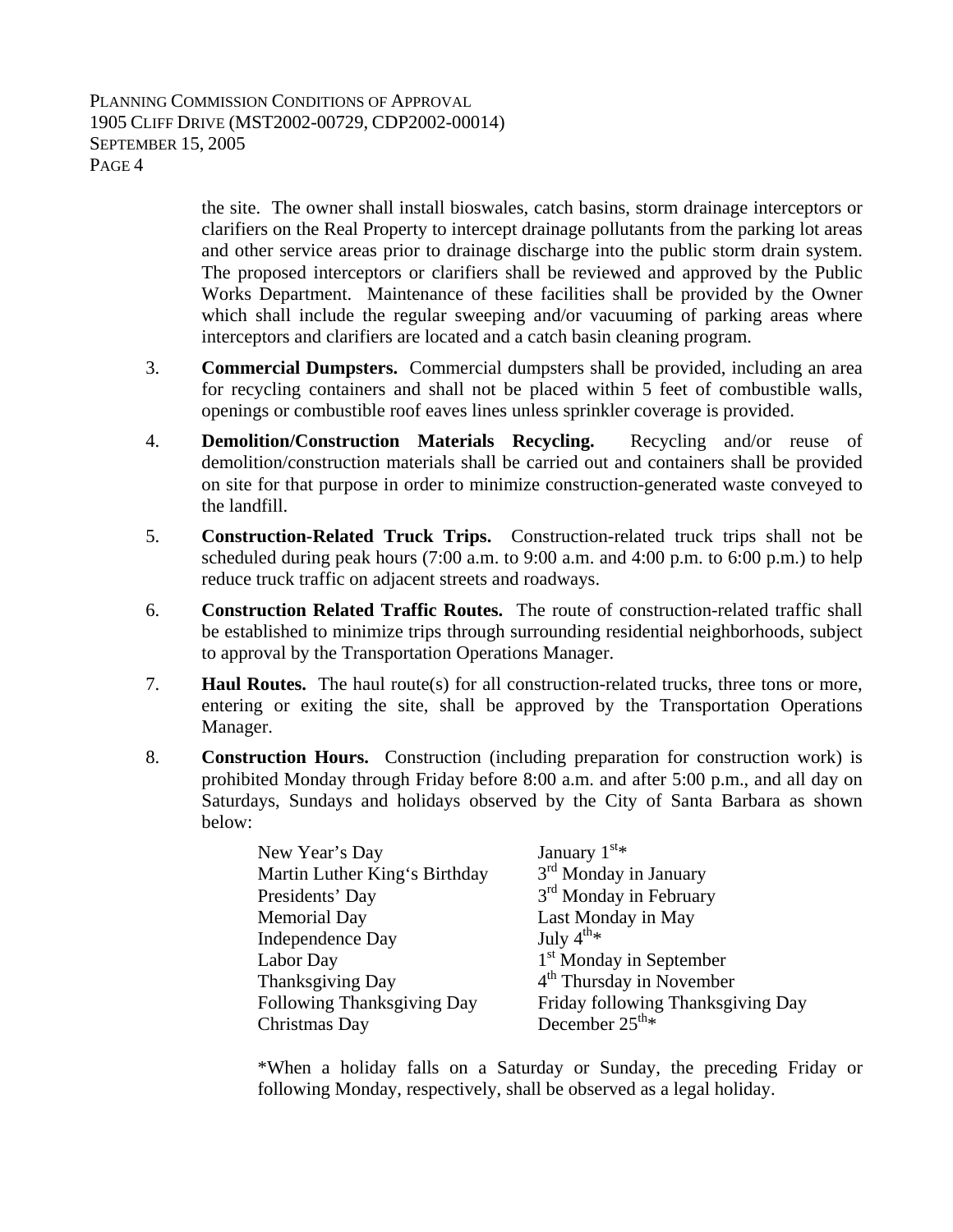- 9. **Construction Parking/Storage.** Construction parking and storage shall be provided as follows:
	- a. During construction, free parking spaces for construction workers shall be provided on-site or off-site in a location subject to the approval of the Streets, Parking, and Transportation Operations Manager.
	- b. On-site or off-site storage shall be provided for construction materials and equipment.
	- c. Storage of construction materials within the public right-of-way is prohibited.
	- d. Free off-site parking for construction workers and off-site storage for materials and equipment shall be provided during phases of the construction when it cannot be accommodated on-site. The location of this off-site area shall be subject to the approval of the Community Development Director.
- 10. **Water Sprinkling During Grading.** During site grading and transportation of fill materials, regular water sprinkling shall occur using reclaimed water whenever the Public Works Director determines that it is reasonably available. During clearing, grading, earth moving or excavation, sufficient quantities of water, through use of either water trucks or sprinkler systems, shall be applied to prevent dust from leaving the site. Each day, after construction activities cease, the entire area of disturbed soil shall be sufficiently moistened to create a crust.

Throughout construction, water trucks or sprinkler systems shall also be used to keep all areas of vehicle movement damp enough to prevent dust raised from leaving the site. At a minimum, this will include wetting down such areas in the late morning and after work is completed for the day. Increased watering frequency will be required whenever the wind speed exceeds 15 mph.

- 11. **Covered Truck Loads.** Trucks transporting fill material to and from the site shall be covered from the point of origin.
- 12. **Disturbed Soil Stabilization.** After clearing, grading, earth moving and/or excavation is completed, the entire area of disturbed soil shall be treated to prevent wind pickup of soil. This may be accomplished by:
	- a. Seeding and watering until grass cover is grown;
	- b. Spreading soil binders;
	- c. Sufficiently wetting the area down to form a crust on the surface with repeated soakings as necessary to maintain the crust and prevent dust pickup by the wind; or
	- d. Other methods approved in advance by the Air Pollution Control District.
- 13. **Expeditious Paving.** All roadways, driveways, sidewalks, etc., shall be paved as soon as possible. Additionally, building pads shall be laid as soon as possible after grading unless seeding or soil binders are used.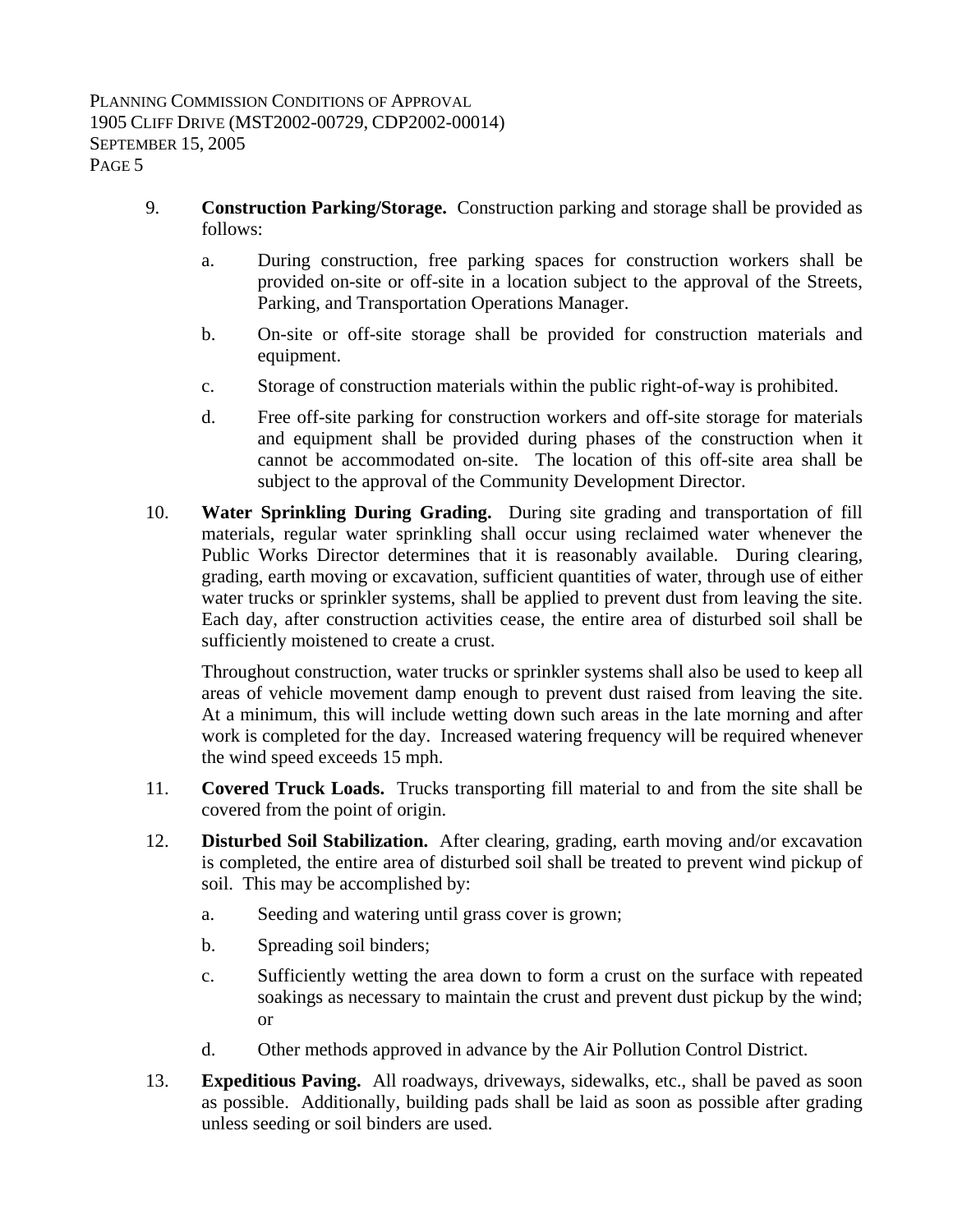- 14. **Construction Contact Sign.** Immediately after building permit issuance, signage shall be posted at the points of entry to the site that list the contractor(s) (and Project Environmental Coordinator's (PEC)) name, contractor(s) (and PEC's) telephone number, work hours and site rules to assist Building Inspectors and Police Officers in the enforcement of the conditions of approval.
- 15. **Construction Equipment Maintenance.** All construction equipment, including trucks, shall be professionally maintained and fitted with standard manufacturers' muffler and silencing devices.
- 16. **Conditions on Plans/Signatures.** All Planning Commission Conditions of Approval shall be provided on a full size drawing sheet as part of the drawing sets. A statement shall also be placed on the above sheet as follows: The undersigned have read and understand the above conditions, and agree to abide by any and all conditions which is their usual and customary responsibility to perform, and which are within their authority to perform.

| <b>Property Owner</b> |      | Date        |
|-----------------------|------|-------------|
| Contractor            | Date | License No. |
| Architect             | Date | License No. |
| Engineer              | Date | License No. |

Signed:

- F. **Prior to Certificate of Occupancy.** Prior to issuance of the Certificate of Occupancy, the Owner of the Real Property shall complete the following:
	- 1. **Repair Damaged Public Improvements.** Repair any damaged public improvements (curbs, gutters, sidewalks, etc.) subject to the review and approval of the Public Works Department. Where tree roots are the cause of the damage, the roots shall be pruned under the direction of a qualified Arborist.
	- 2. **Complete Public Improvements.** Public improvements as shown in the improvement/building plans.
	- 3. **Check Valve/Anti-Backflow Device.** Provide an approved check valve or antibackflow device placed on the property side of consumer's service pursuant to Santa Barbara Municipal Code Section 14.20.120 and Public Works Construction Standard Detail 5-009.0.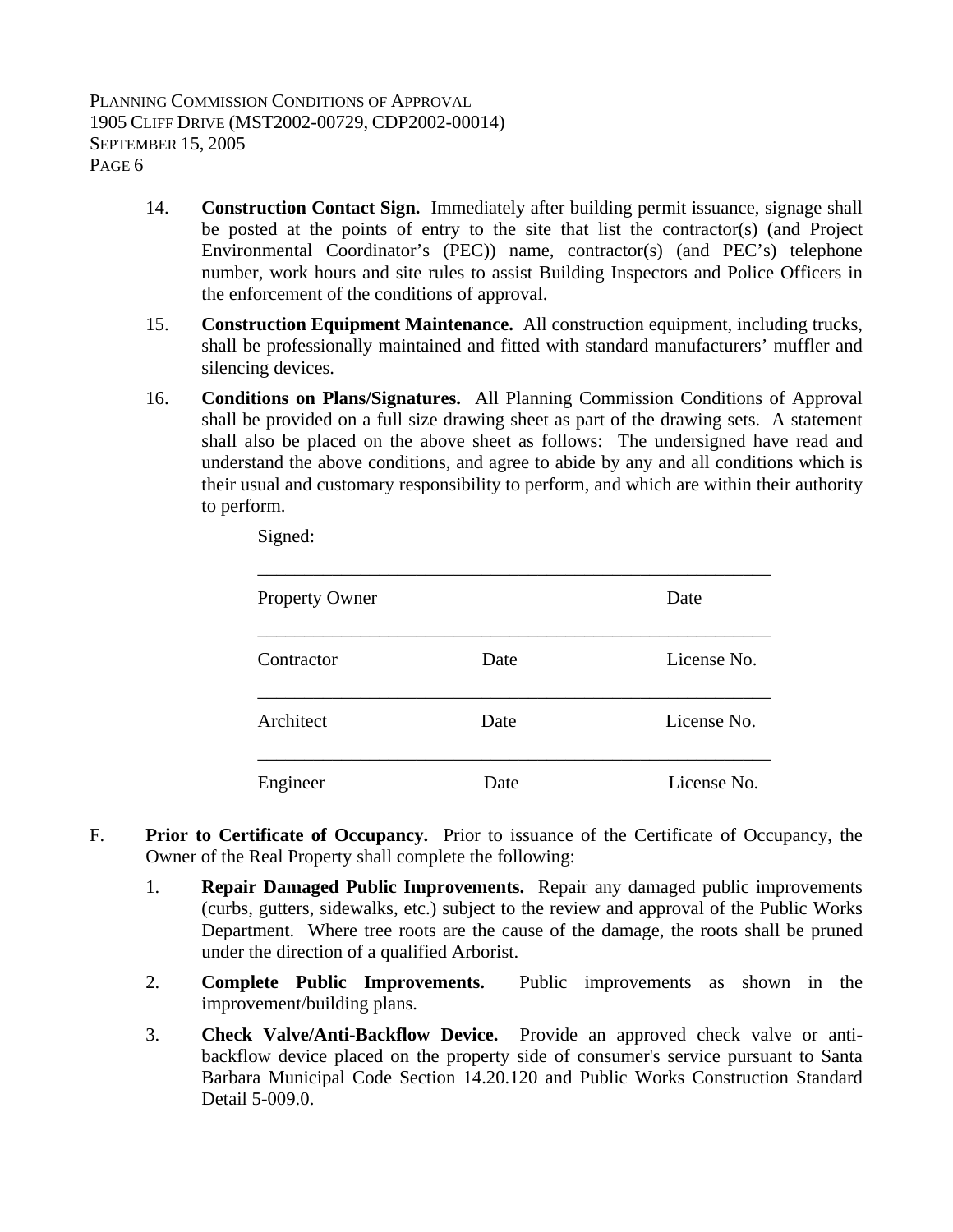G. **Litigation Indemnification Agreement**. In the event the Planning Commission approval of the Project is appealed to the City Council, Applicant/Owner hereby agrees to defend the City, its officers, employees, agents, consultants and independent contractors ("City's Agents") from any third party legal challenge to the City Council's denial of the appeal and approval of the Project, including, but not limited to, challenges filed pursuant to the California Environmental Quality Act (collectively "Claims"). Applicant/Owner further agrees to indemnify and hold harmless the City and the City's Agents from any award of attorney fees or court costs made in connection with any Claim.

Applicant/owner shall execute a written agreement, in a form approved by the City Attorney, evidencing the foregoing commitments of defense and indemnification within thirty (30) days of the City Council denial of the appeal and approval of the Project. These commitments of defense and indemnification are material conditions of the approval of the Project. If Applicant/Owner fails to execute the required defense and indemnification agreement within the time allotted, the Project approval shall become null and void absent subsequent acceptance of the agreement by the City, which acceptance shall be within the City's sole and absolute discretion. Nothing contained in this condition shall prevent the City or the City's Agents from independently defending any Claim. If the City or the City's Agents decide to independently defend a Claim, the City and the City's Agents shall bear their own attorney fees, expenses and costs of that independent defense.

#### **NOTICE OF APPROVAL TIME LIMITS:**

The Planning Commission's action approving the Modifications shall terminate one (1) year from the date of the approval, per SBMC 28.87.360, unless:

- 1. A building permit for the use authorized by the approval is sought within twelve months of the approval. An extension may be granted by the Planning Commission if the construction authorized by the permit is being diligently pursued to completion and issuance of a Certificate of Occupancy.
- 2. The approval has not been discontinued, abandoned or unused for a period of six months following the earlier of (a) an Issuance of a Certificate of Occupancy for the use, or (b) one (1) year from granting the approval.
- 3. The project also includes approval of a Development Plan or a Coastal Development Permit, in which case the longer approval period shall prevail.